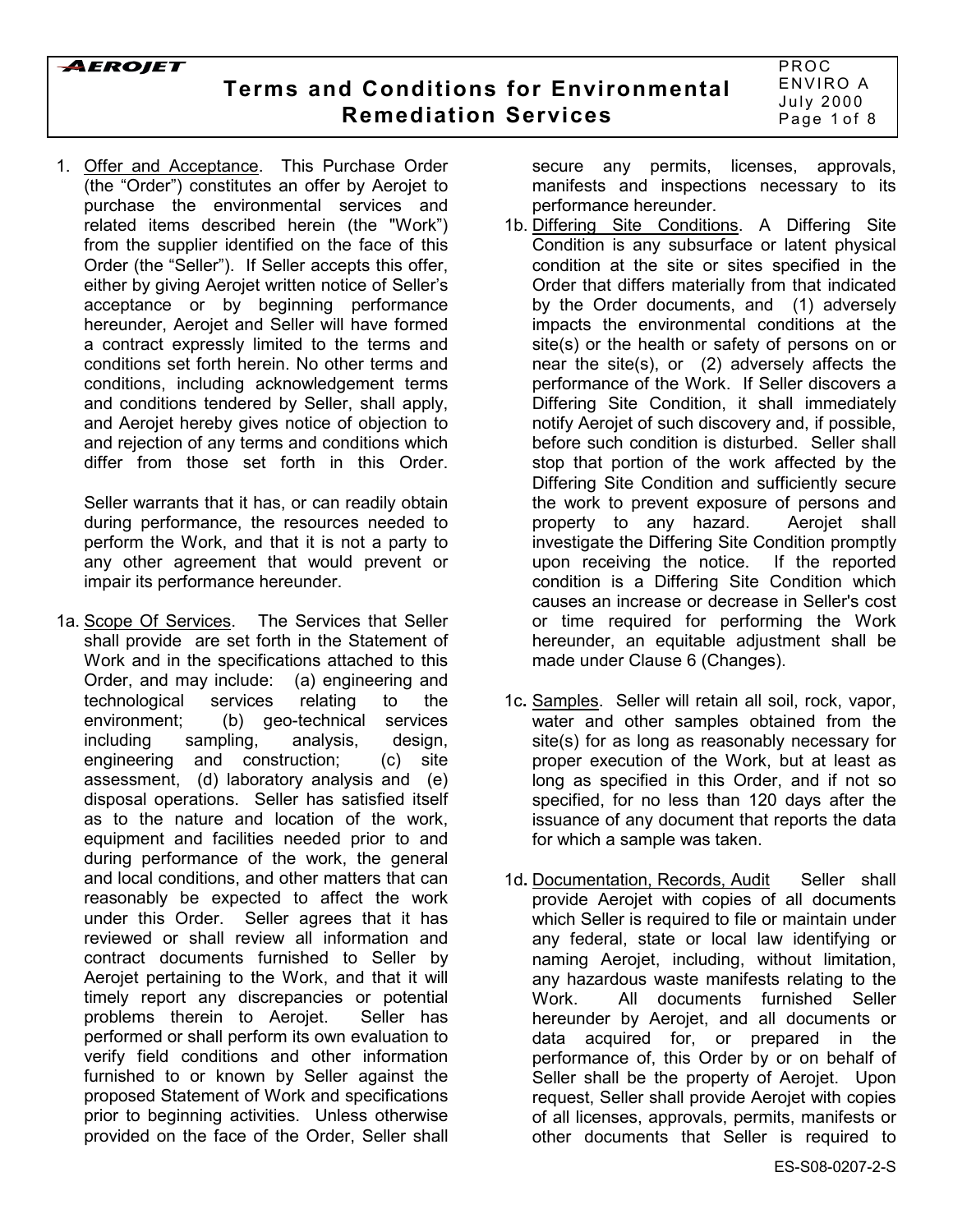# **Terms and Conditions for Environmental Remediation Services**

PROC ENVIRO A July 2000 Page 2 of 8

obtain or maintain for its performance hereunder. Aerojet shall have the right to audit Seller's records and accounts covering costs and charges under this Order at all reasonable times during the course of the Work and for a period of five (5) years following substantial completion of this Order for verification of such costs or charges. Upon the completion of any such audit, the results shall be presented to Seller.

- 2. Governing Law. This Order shall be governed by and construed in accordance with the laws of the State of California, exclusive of its conflicts of law provisions. Any dispute arising hereunder which cannot be resolved except by legal process will be referred to a court of competent jurisdiction in California, without resort to binding arbitration. Seller hereby consents and submits to the exclusive jurisdiction of federal, state and local courts in the State of California.
- 3. Prices. The prices or rates stated on the face of this Order are firm and not subject to escalation. Seller warrants that the prices or rates are at least as low as those being currently quoted by Seller to commercial users for the same services or products in like quantities and under similar circumstances. If Seller makes any price or rate reductions after the date of this Order but prior to any payment date, such reductions will thereafter be applied to this Order. Unless otherwise specified on the face of this Order, the prices or rates are inclusive of packing, delivery and taxes.
- 4. Delivery. Aerojet will not be obligated to accept substitutions, untimely delivery of services or products, deliveries in quantities other than those ordered, or deliveries of non-conforming Work. Any such acceptance by Aerojet of substitutions, untimely deliveries, partial deliveries or deliveries of non-conforming Work shall not waive the schedule set forth in this Order. A failure to comply with the schedule, or any extension thereof, may be considered a material breach of this Order.

Seller will immediately give written notice to Aerojet of any actual or potential cause or event which threatens the timely performance of the Work. Aerojet reserves the right to require special execution or delivery of the Work by any means necessary for Seller to satisfy the schedule specified herein, and Seller shall pay any increased cost. Unless otherwise specified on the face of this Order, Seller retains the risk of loss or damage in transit of products supplied hereunder until receipt of conforming products at Aerojet's requested destination.

5. Invoices. Unless otherwise specified on the face of this Order, payment terms shall be net 30 days from acceptance of the Work and the receipt of a separate invoice for each delivery, containing the following information: (a) Seller's name; (b) the name and address for remittal of payment; (c) Invoice number and date; (d) Order number and line item number; and (e) Description of the Work, quantity, unit of measure, unit price or rate, and extended total.

Aerojet may make adjustments to amounts invoiced by Seller for shortages, rejections, or other failure to comply with the requirements of this Order, and will notify Seller of any such adjustments. Aerojet will take advantage of any discounts incorporated herein, or those stated on individual invoices, whichever is more favorable. The first day of any discount period shall be the first working day of Aerojet following acceptance of the Work and receipt of a proper invoice.

5a. Payments. Seller shall be paid for labor and materials, as follows:

A. Labor:

The amount computed by multiplying the applicable hourly rate(s), as set forth in this Order, by the corresponding number of direct labor hours performed. The rates shall include all overhead, general and administrative expenses, and profit. Fractional parts of an hour shall be payable on a prorated basis to tenths of an hour. Invoices may be submitted once each month, or at more frequent intervals if approved by Aerojet. Seller will substantiate invoices by evidence of actual payment and by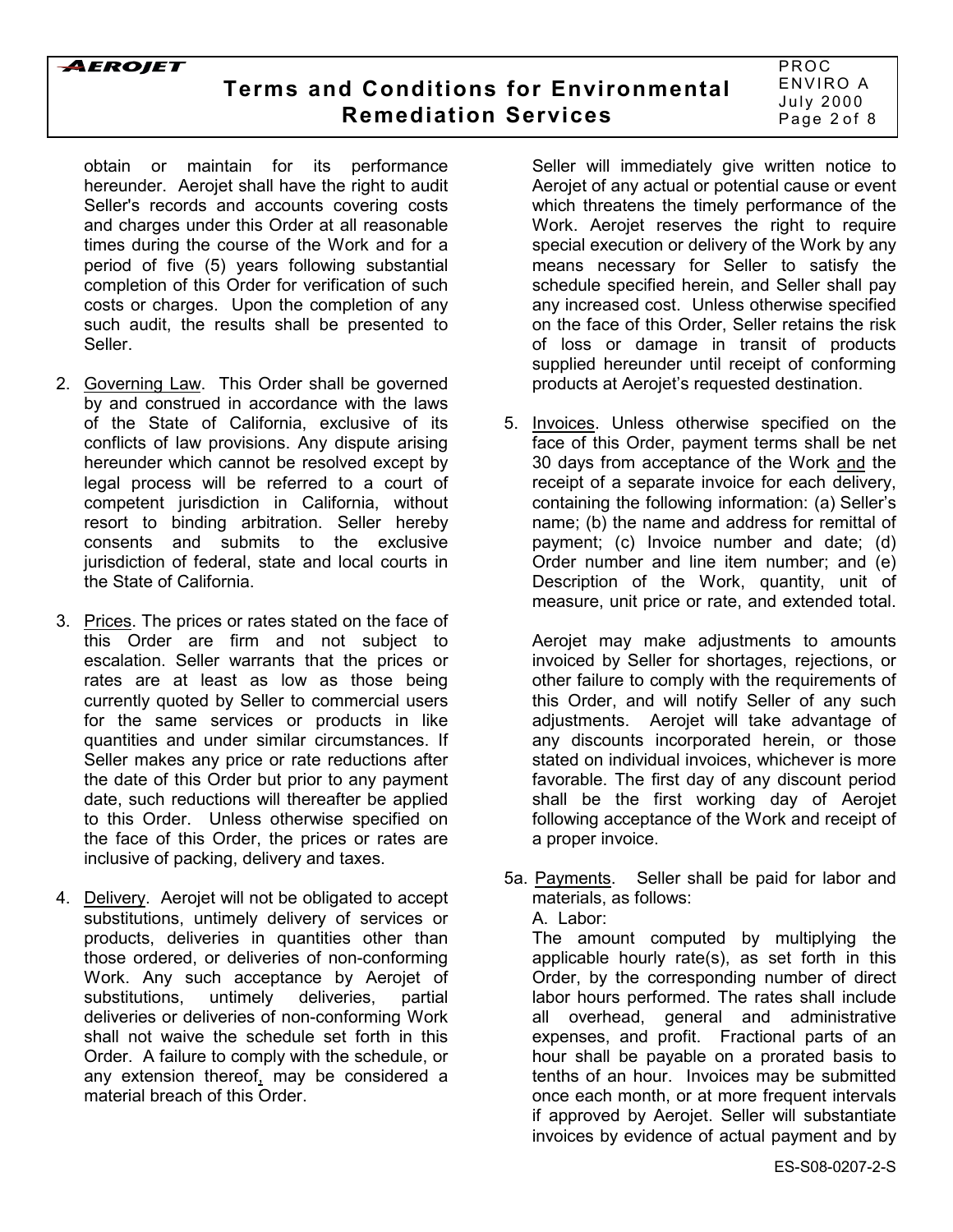

individual daily timecards, or such other substantiation as may be acceptable to Aerojet.

#### B. Overtime:

Unless otherwise specified, the hourly rate(s) set forth in this Order shall not be modified because Seller performed work on an overtime basis unless overtime rates are provided for in this Order and overtime work is approved in advance by Aerojet.

### C. Materials and Subcontracts:

Allowable costs of materials shall include reasonable and allocable material handling or indirect costs allocated to materials in accordance with the Seller's usual accounting practices. Seller shall support all material costs claimed by submitting paid invoices or storeroom requisitions, or by other substantiation acceptable to Aerojet. The price of subcontracts which are authorized pursuant to the "Assignment and Subcontracts" clause hereof shall be reimbursable costs hereunder. Reimbursable cost of subcontracts shall be limited to the amounts actually required to be paid by Seller to the subcontractor and shall not include any costs for placing, administration or supervision of the subcontract. The Seller shall, to the extent of its ability, procure materials at the most advantageous prices available with due regard to securing prompt delivery of satisfactory materials, and take all cash and trade discounts, rebates, allowances, credits, salvage, commissions and other benefits.

5b. Estimated Cost. It is estimated that the total cost for the performance of the Work will not exceed the ceiling price set forth on the face of the Order, and the Seller agrees to use its best efforts to perform the work specified herein within such ceiling price. If Seller has reason to believe that the costs which will accrue in the performance of this Order in the next thirty (30) days, when added to the costs previously accrued, will exceed eighty-five percent (85%) of the ceiling price then set forth herein, Seller shall notify Aerojet to that effect, giving a revised estimated total price, with supporting data.

Aerojet shall not be obligated to compensate Seller in excess of the ceiling price set forth in this Order, and the Seller shall not be obligated to continue performance when its allowable costs would exceed the ceiling price, unless Aerojet notifies Seller in writing that such ceiling price has been increased. When and to the extent that the ceiling price set forth in this Order has been increased, any labor hour and material costs incurred by Seller in excess of the ceiling price prior to the increase shall be allowable to the same extent as if such labor hour and material costs had been incurred after such increase.

- 5c. Final Payment and Release. Upon receipt of the final invoice and supporting data, and providing Seller is in compliance with all provisions of this Order, Aerojet shall pay any balance due and owing Seller. Seller and its assignees shall execute and deliver, at the time of and as a condition precedent to final payment, a release discharging Aerojet and its officers and directors from all liabilities, obligations, and claims of Seller or its successors in interest arising out of or under this Order, subject only to: (1) Defined claims in stated amounts or estimated amounts where the amounts are not susceptible of exact statement; (2) Claims, together with reasonable expenses, incidental thereto, based upon the liabilities of Seller to third parties arising out of the performance of this Order, which are not known to Seller on the date of execution of the release, but as to which Seller gives notice in writing to Aerojet not more than one (1) year after the date of the release or the date Aerojet tendered final payment, whichever is earlier; and (3) Claims for reimbursement of costs (other than expenses or liabilities of Seller by reason of its indemnification of Aerojet against infringement), including reasonable expenses incidental thereto, incurred by Seller under the provisions of this Order relating to patents, trademarks and copyrights.
- 6. Changes. Aerojet, by written directive by or through its Procurement Representative, may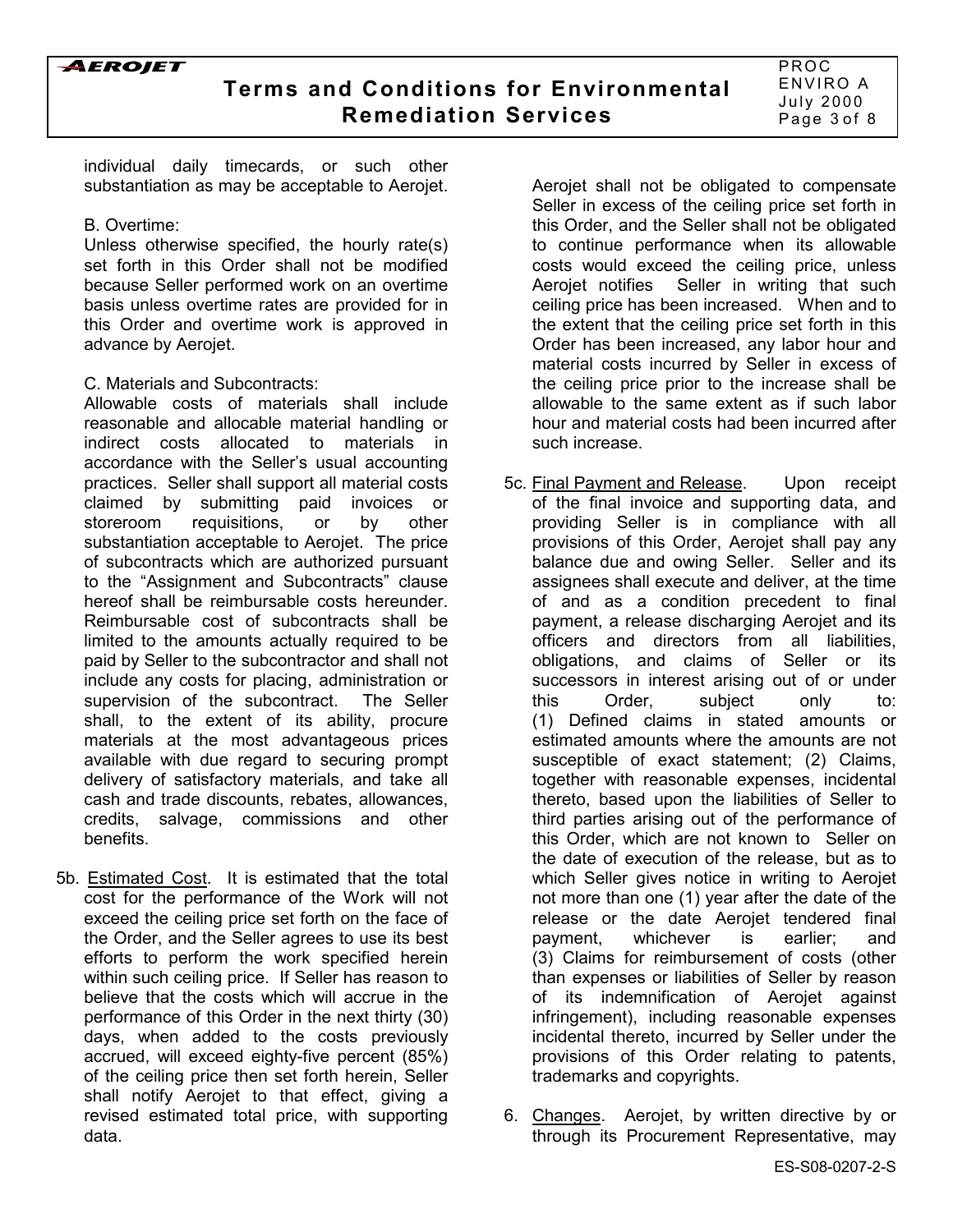make changes at any time and from time to time, without notice to sureties, if any, in the drawings, designs or specifications, statement of work, packaging, delivery or destination, Aerojet- furnished property, and quantity or schedule, and Seller shall immediately comply therewith. If any such change causes a material increase or decrease in the cost of or time required for the performance of any part of this Order (whether or not changed by the directive), an equitable adjustment will be made to the price(if applicable) or delivery schedule or both, and this Order will be modified in writing accordingly. Seller shall give notice of additional costs or schedule change within ten (10) days of receipt of any change, and submit a claim for equitable adjustment within 30 days. Nothing in this paragraph 6, including any disagreement as to the equitable adjustment to be made, shall excuse Seller from diligently proceeding with the Order as changed. The right to an equitable adjustment shall be Seller's sole and exclusive remedy for a change hereunder.

Additionally, Aerojet may issue an order to stop work hereunder, in whole or in part, for up to 120 days. Seller shall continue with the part of the Order not delayed, and for the part delayed, immediately stop work and mitigate the incurrence of additional costs, and cause its subcontractors and suppliers to immediately stop work and mitigate the incurrence of their additional costs. This event shall be treated as a change pursuant to this paragraph 6. Aerojet may then restart the delayed part of the Order within 120 days, or cancel it pursuant to paragraph 16.

7. Hazardous Materials. Seller, and its agents and subcontractors, will comply with all applicable local, state, federal and foreign laws and regulations governing the safety, environmental protection, labeling, packaging and transportation, and performance of the Work. If chemicals are supplied hereunder, Seller must furnish current Material Safety Data Sheets and any later updates, certify that the chemicals are listed on the Toxic Substances Control Act inventory, and affix appropriate warning labels.

8. Warranty of Goods. Seller warrants that goods supplied hereunder are new, of the grade and quality specified, free from liens and encumbrances, non-infringing, and that Seller has good title.

If the goods are supplied to Seller's samples, specifications or product descriptions, Seller warrants that the goods are free from defects in design (to the extent design is Sellerís responsibility), and materials and workmanship, will be merchantable and fit for the intended purpose if Seller has supplied to Aerojetís stated purpose, and conform to Seller's samples, specifications or product descriptions and all other requirements of this Order. All other warranties, express, statutory and implied, are hereby excluded and disclaimed.

If the goods are supplied to Aerojet's samples, specifications or product descriptions, however, Seller warrants only that the goods are free from defects in design (to the extent design is Seller's responsibility), materials and workmanship, and conform to the other requirements of this order. All other warranties, express, statutory and implied, including the warranties of merchantability and fitness for the intended purpose, are hereby excluded and disclaimed.

Seller shall, at its expense and option, repair or replace any nonconforming goods. If, after notice, Seller fails to promptly correct the nonconformity, Aerojet may do so without further notice and Seller shall reimburse Aerojet for all costs thereof, or if Aerojet is unable to effect such repair or replacement, Seller shall promptly refund to Aerojet the full purchase price paid for all such products. Seller shall be responsible for consequential damages incurred as a result of its breach of this warranty, and not caused by the fault or negligence of Aerojet.

These warranties will survive acceptance, payment and subsequent use or resale of the goods by Aerojet. No Exception To These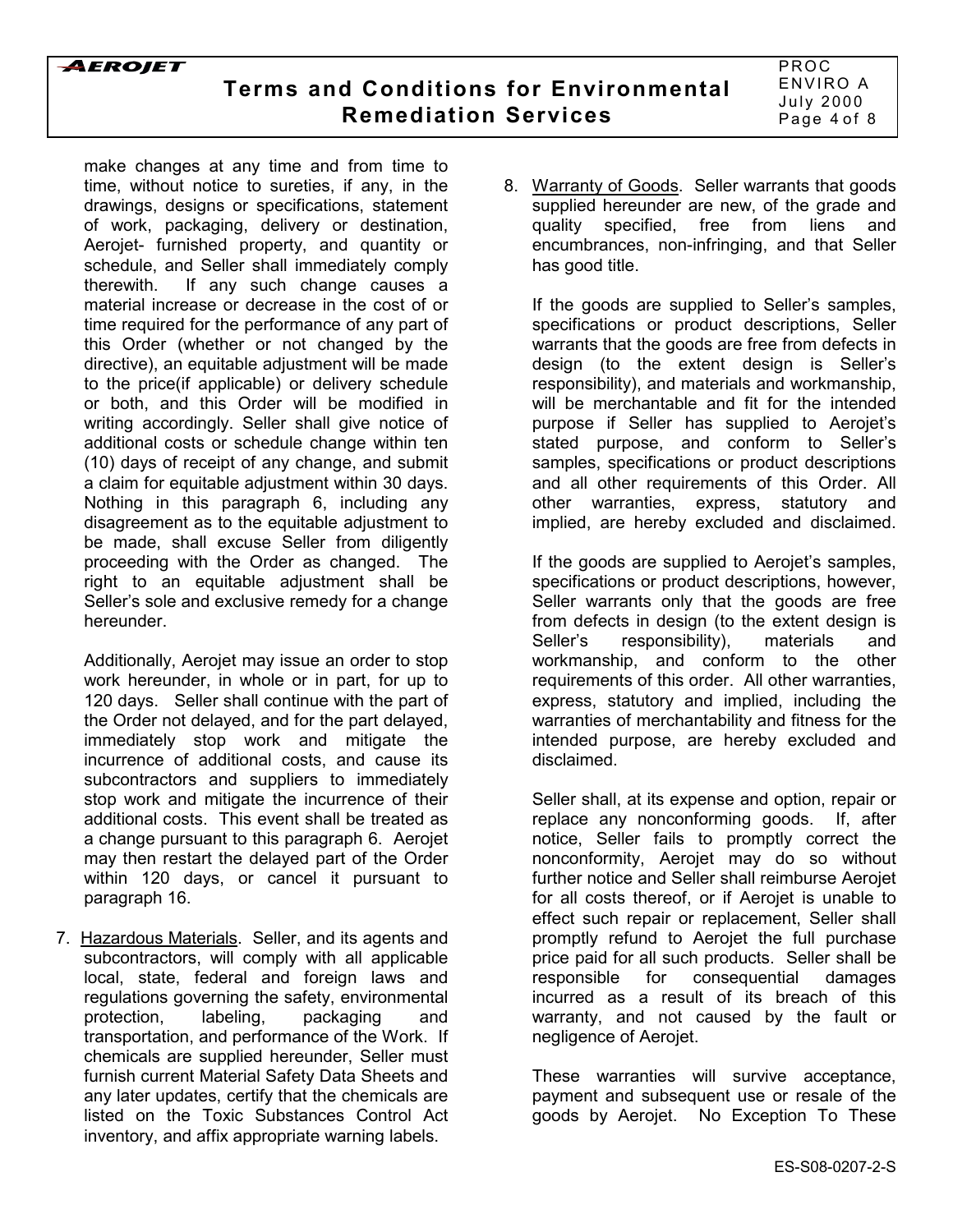## **Terms and Conditions for Environmental Remediation Services**

PROC ENVIRO A July 2000 Page 5 of 8

Warranty Terms Shall Be Effective Unless Noted On The Face Of This Order.

9. Warranty of Services. Seller warrants that it has the capability, experience and means to provide the services required hereunder, and that such services will be performed in a diligent and professional manner, consistent with the accepted standards and practices of environmental engineering or remediation firms in the national environmental services industry, and in accordance with applicable federal, state and local laws, regulations and ordinances, and that it will utilize only the licensed or permitted treatment, storage or disposal facilities designated by Aerojet for use hereunder. Seller further warrants that all services provided hereunder shall conform to the requirements of this Order.

Seller shall, at its expense and option, reperform any nonconforming services. If, after notice, Seller fails to promptly correct the nonconformity, Aerojet may do so without further notice and Seller shall reimburse Aerojet for all costs thereof, or if Aerojet is unable to effect such correction, Seller shall promptly refund to Aerojet the full purchase price paid for such services. Seller shall be responsible for consequential damages incurred as a result of its breach of this warranty, and not caused by the fault or negligence of Aerojet. These warranties will survive acceptance and payment by Aerojet. **No Exception To These Warranty Terms Shall Be Effective Unless Noted On The Face Of This Order.**

10. Inspection/Acceptance of the Work. Aerojet or its customers may inspect or test the Work at Seller's or Aerojet's place of business to verify compliance with the requirements of this Order. Inspection or payments prior to delivery do not constitute final acceptance. Return of nonconforming goods shall be at Seller's risk and expense at the full invoice price plus applicable transportation charges.

Aerojet reserves the right to use MIL-STD 105 or equivalent sampling plans for the acceptance or rejection of supplies. If a lot is rejected by this sampling procedure, the entire lot may be returned to Seller for screening at Seller's expense or, at Aerojet's option, screened by Aerojet at Seller's expense.

11. Sellerís Indemnity. Seller warrants that it has complied, and will comply, with all federal, state and local laws, regulations and directives that may relate to this Order, and that Seller shall obtain all permits or licenses required for the manufacture, sale, shipment and installation of the goods, or for the provision of the services, ordered hereunder.

Seller agrees that any services to be rendered or goods to be furnished by Seller under this Order shall be rendered or furnished as an independent contractor, and is at Seller's risk as to the methods, processes, procedures and conduct of the work. Seller shall be solely responsible for understanding the methods, processes, procedures and conduct of the work, including control of the associated hazards thereof, to assure the safety of its performance and that of its subcontractors and suppliers under this Order, and for the protection of all persons, premises or facilities involved in said performance, whether on Seller's property, Aerojet's property or elsewhere.

Seller will indemnify, defend, and hold harmless Aerojet and its duly authorized representatives, including Officers and Directors, from and against any and all losses, liabilities, damages, claims, demands, liens, subrogation, suits, actions, sanctions, expenses and administrative or other proceedings, including court costs and reasonable attorneys fees, to the extent arising from the performance of Seller's work, or that of its subcontractors or suppliers, and resulting or alleged to have resulted from any defect in design, workmanship or materials, or from any negligence or malfeasance, or from any breach of applicable laws, regulations, safety standards or directives, but excluding Aerojet's sole negligence or willful misconduct. Seller will promptly advise Aerojet of any such suit, action or proceeding which may be brought or threatened against Aerojet or Seller and, at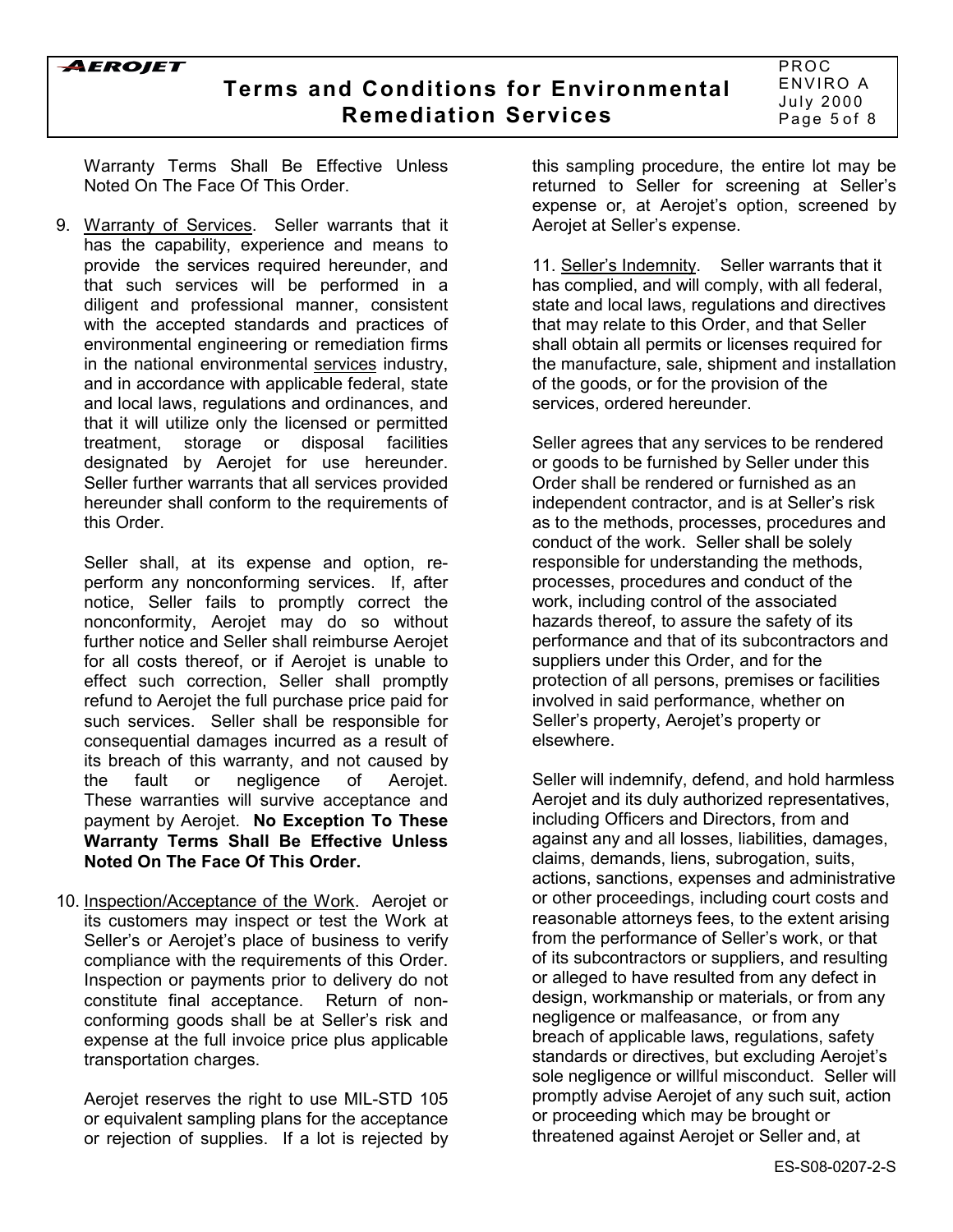**Terms and Conditions for Environmental Remediation Services**

PROC ENVIRO A July 2000 Page 6 of 8

Aerojet's election and request, assume full responsibility for its defense. The provisions of this paragraph shall survive the termination, cancellation or completion of this Order.

- 12. Insurance Requirements. Before performing any work on Aerojet's premises, Seller will obtain, and thereafter maintain, the following insurance: (a) Workers' Compensation and Employer's Liability Insurance in the amount of \$500,000 or the minimum limits required by law, whichever is greater, with waiver of subrogation in favor of Aerojet; (b) General Liability Insurance (including contractual, products and completed operations coverage) with bodily injury limits of at least \$1,000,000 per occurrence and \$1,000,000 annual aggregate and with property damage limits of \$1,000,000 per occurrence; (c) Environmental Impairment Liability (sudden and non-sudden occurrences) in the amount of \$10,000,000; and (d) Automobile Liability Insurance with bodily injury limits of at least \$1,000,000 for any injuries to any person, \$1,000,000 for any one accident involving two or more persons, and property damage of not less than \$1,000,000 per accident. Such insurance shall be primary to any other insurance maintained by Aerojet. Seller assures that the foregoing insurance will identify Aerojet as a certificate holder and additional named insured, and, upon Aerojet's request, Seller will provide a certificate of insurance evidencing such coverage. Seller also assures that the certificate will provide ten (10) days notice to Aerojet prior to cancellation of, or material change in, the coverage. Seller agrees that such insurance will be maintained for a period of three (3) years following completion of the Work.
- 13. Assignment. This Order may not be assigned by Seller without the prior written consent of Aerojet, which consent will not be unreasonably withheld. Seller may not subcontract all or any substantial part of this Order without the prior written permission of Aerojet except to the extent disclosed in Seller's proposal. Any attempted assignment by Seller of rights or accounts under this Order shall be sufficient grounds for Aerojet to demand assurance of

performance by Seller. A failure by Seller to timely and reasonably satisfy such demand may be treated by Aerojet as a repudiation of this Order.

- 14. Waiver and Severability. No waiver of any right or remedy in respect to any occurrence or event on one occasion will be deemed a waiver of such right or remedy on any other occasion. The invalidity or unenforceability of any part of this Order shall not affect or impair the validity or enforceability of any other part.
- 15. Offsets. Aerojet may offset against payment otherwise due Seller any amounts, whether under or outside this Order, that Aerojet claims in good faith to be due from Seller .
- 16. Cancellation of Order. Aerojet may, by written notice to Seller, cancel this Order, in whole or in part, due to (a) Sellerís material breach of any term of this Order, or Seller's insolvency, or the suspension of business operations or other condition which materially impairs Seller's ability to perform this Order, or (b) at Aerojet's option. Seller shall continue performance of this Order to the extent not cancelled.

In the event of cancellation under (a) above (Default): Aerojet may purchase, in a commercially reasonable manner, substitute products or services for those required by this Order and Seller shall be liable for any excess costs of procurement therefore. Aerojet may also require Seller to promptly and reasonably deliver any completed or partially completed Work, and shall have the right to manufacture the unfilled portion of this Order. Notwithstanding the foregoing, Seller shall not be liable to Aerojet for excess reprocurement costs if, except with respect to Seller's subcontractors, Seller's default is due to circumstances beyond its reasonable control and without its fault or negligence. If the failure to perform is caused by a subcontractor but from causes beyond the reasonable control and without the fault or negligence of both Seller and the subcontractor, Seller shall not be liable for excess reprocurement costs unless the supplies or services were reasonably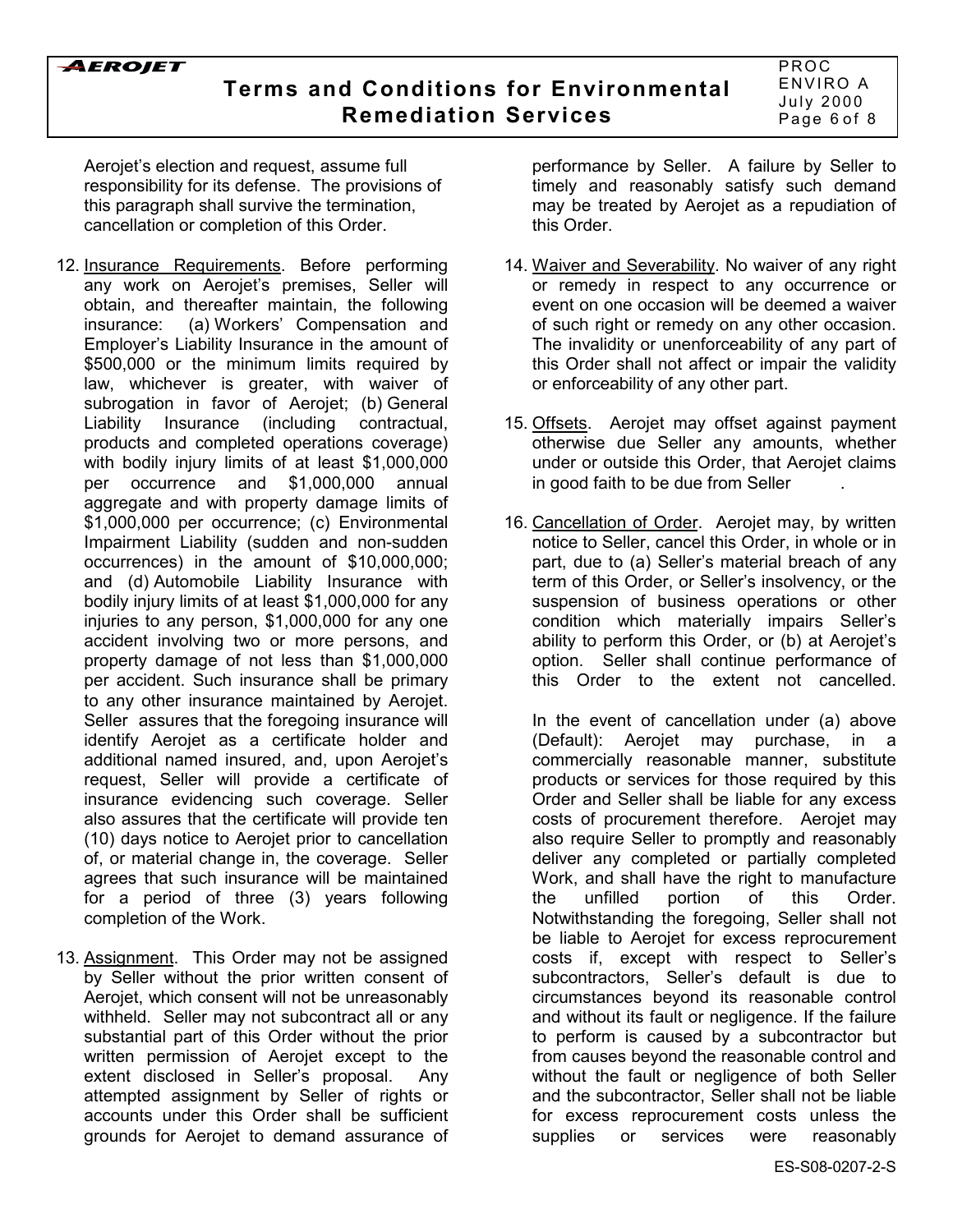

# **Terms and Conditions for Environmental Remediation Services**

PROC ENVIRO A July 2000 Page 7 of 8

obtainable from other sources in sufficient time to permit Seller to meet the delivery schedule. However, no cause shall constitute an excusable delay hereunder unless Seller has notified Aerojet in writing of the existence of such condition within ten (10) days of its inception. Further, If a cancellation is commenced under (a) for default and it is later determined that Seller was not in default, the cancellation will be treated as one for Aerojet's convenience under (b)

In the event of cancellation under (b) above (Convenience): Seller shall immediately stop work and shall cause its suppliers and subcontractors to immediately stop work. Subject to the terms of this Order, Seller shall be paid a percentage of the Order price reflecting the percentage of the work performed prior to the notice of termination, plus reasonable charges that Seller can demonstrate to the satisfaction of Aerojet, using its normal accounting practices, resulted from the cancellation. Seller shall not be paid for any work performed or costs incurred which reasonably could have been avoided, or for work performed in advance of Seller's requirements hereunder.

17. Seller's and Aerojet's Information, Publicity. Any information, data or know-how which either party hereto has disclosed or may disclose to the other incident to this Order shall not, unless otherwise specifically agreed upon in writing, be deemed confidential or proprietary, and therefore shall be acquired free from any restriction other than restrictions imposed by intellectual property rights. Seller hereby grants to Aerojet an irrevocable, worldwide, fully paid up license to any data owned, controlled or generated by Seller under this Order which is necessary to Aerojet's use of the Work.

No publicity, advertising or other public use of the existence, purpose or any information supplied to Seller by Aerojet under this Order shall be released by Seller without Aerojet's prior written consent.

18. Aerojet Property. Seller shall be responsible and accountable for Aerojet property furnished Seller hereunder, and shall be deemed an insurer thereof. Seller shall use such furnished property only in the performance of this Order, and shall return any such property not properly expended in the performance of this Order promptly at Aerojetís request or at completion, in as good condition as when received, reasonable wear and tear excluded.

Seller's final invoice and packing sheet must contain the statement "All materials, tooling, parts and other property furnished or acquired and paid for under this Order, except that which was properly expended in this Order or replaced by Seller, has been returned in the form of parts, tooling or unused material." Aerojet reserves the right to retain ten per cent (10 %) of the total amount of Seller's invoices until the requirements of this clause have been met by Seller.

19.Rights and Remedies. The rights and remedies provided in these terms and conditions are cumulative, and are in addition to any other rights and remedies at law or in equity**.**

**UNLESS EXPRESSLY PROVIDED HEREIN, NEITHER PARTY SHALL BE LIABLE HEREUNDER FOR SPECIAL, INCIDENTAL OR CONSEQUENTIAL DAMAGES (INCLUDING, WITHOUT LIMITATION, LOST PROFITS).**

- 20. Labor Disputes. Whenever an actual or potential labor dispute delays or threatens to delay performance of this Order, Seller shall immediately give notice thereof and confirm it in writing with all relevant information. Seller shall include this clause in all subcontracts under this Order.
- 21. Pre-Existing Contamination. Notwithstanding any other provision herein, Aerojet acknowledges that, as of the date of this Order, Seller has played no part in the creation of any hazardous waste, pollution sources, nuisance, or chemical or industrial disposal problem, if